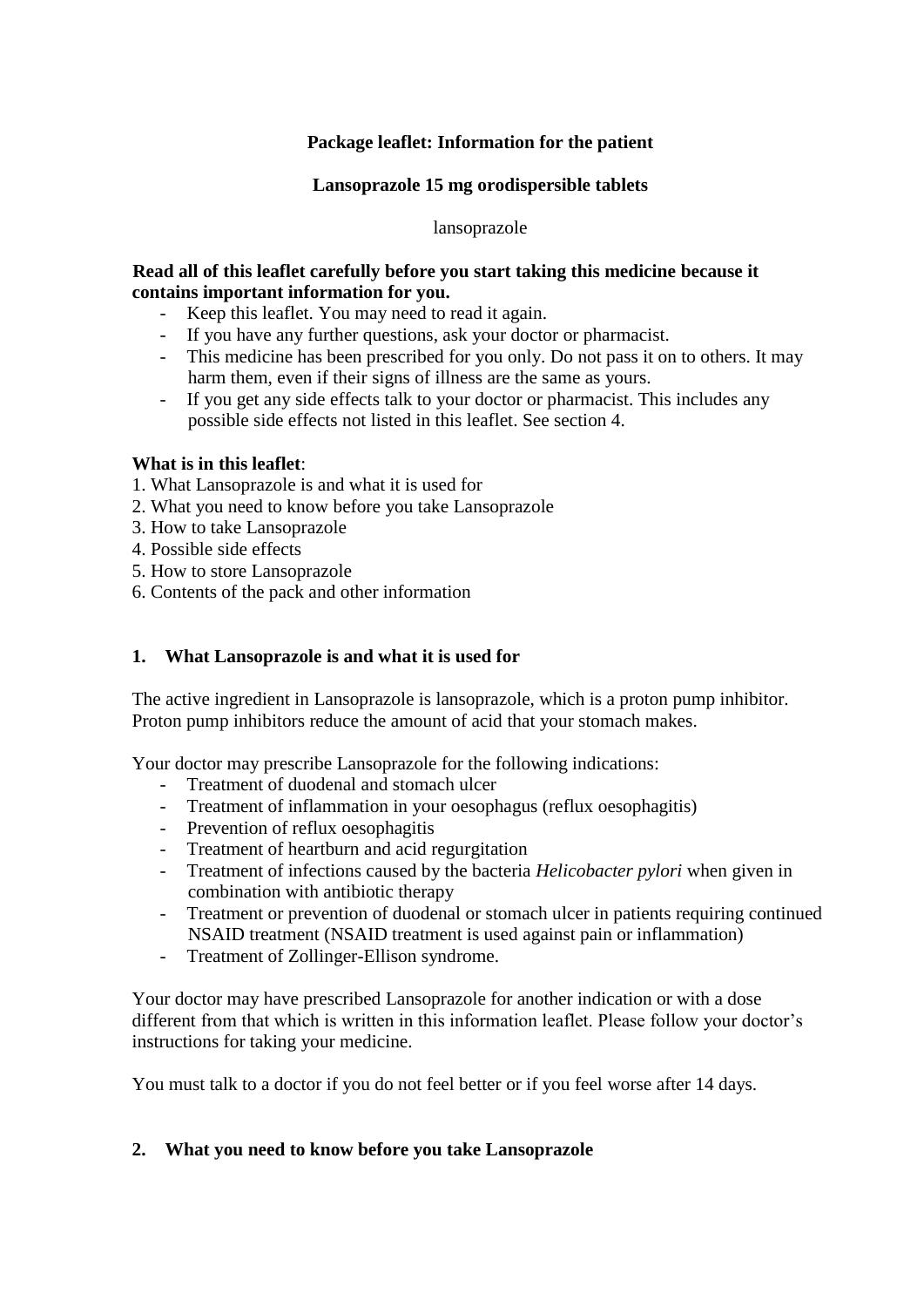## **Do not take Lansoprazole:**

- if you are allergic to lansoprazole or any of the other ingredients of this medicine (listed in section 6).

## **Warnings and precautions**

Please tell your doctor if you have serious liver disease. The doctor may have to adjust your dosage.

Your doctor may perform or have performed an additional investigation called an endoscopy in order to diagnose your condition and/or exclude malignant disease.

If diarrhoea occurs during the treatment with Lansoprazole contact your doctor immediately, as Lansoprazole has been associated with a small increase in infectious diarrhoea.

If your doctor has given you Lansoprazole in addition to other medicines intended for the treatment of *Helicobacter pylori* infection (antibiotics) or together with anti-inflammatory medicines to treat your pain or rheumatic disease: please also read the package leaflets of these medicines carefully.

Taking a proton pump inhibitor like Lansoprazole, especially over a period of more than one year, may slightly increase your risk of fracture in the hip, wrist or spine. Tell your doctor if you have osteoporosis or if you are taking corticosteroids (which can increase the risk of osteoporosis).

If you take Lansoprazole on a long-term basis (longer than 1 year) your doctor will probably keep you under regular surveillance. You should report any new and exceptional symptoms and circumstances whenever you see your doctor.

Talk to your doctor before taking Lansoprazole:

- if you have low vitamin B12 levels or have risk factors for low vitamin B12 levels and receive long-term treatment with Lansoprazole. As with all acid reducing agents, Lansoprazole may lead to a reduced absorption of vitamin B12.
- if you are due to have a specific blood test (Chromogranin A).
- if you have ever had a skin reaction after treatment with a medicine similar to Lansoprazole that reduces stomach acid.
- if you get a rash on your skin, especially in areas exposed to the sun tell your doctor as soon as you can, as you may need to stop your treatment with Lansoprazole. Remember to also mention any other ill-effects like pain in your joints.

### **Other medicines and Lansoprazole**

Tell your doctor if you are taking, have recently taken or might take any other medicines, even those acquired without a prescription.

In particular tell your doctor if you are taking medicines containing any of the following active substances as Lansoprazole may affect the way these drugs work: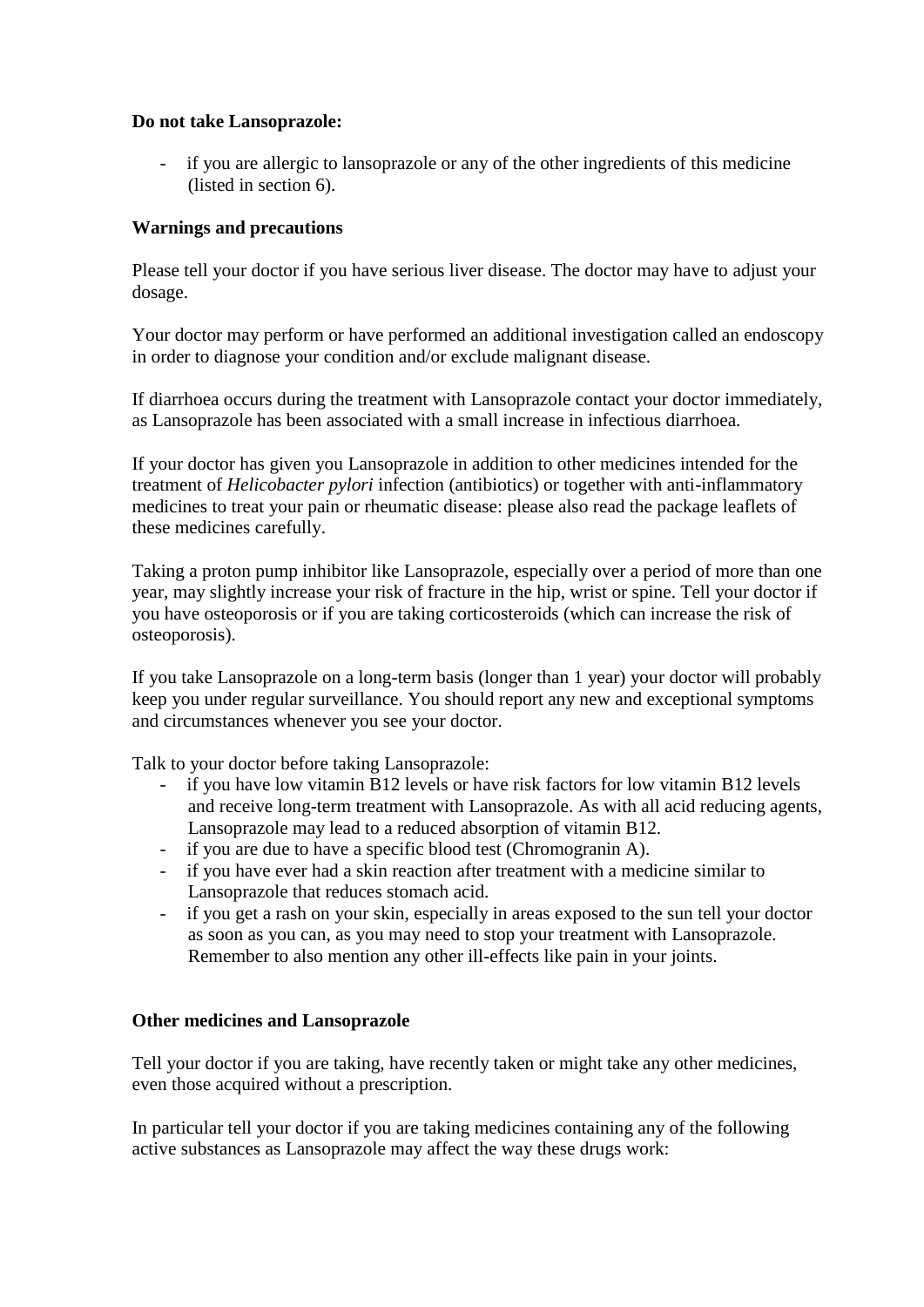- HIV protease inhibitors such as atazanavir and nelfinavir (used to treat HIV)
- methotrexate (used to treat autoimmune disease and cancer)
- ketoconazole, itraconazole, rifampicin (used to treat infections)
- digoxin (used to treat heart problems)
- warfarin (used to treat blood clots)
- theophylline (used to treat asthma)
- tacrolimus (used to prevent transplant rejection)
- fluvoxamine (used to treat depression and other psychiatric diseases)
- antacids (used to treat heartburn or acid regurgitation)
- sucralfate (used for healing ulcers)
- St John's wort (*Hypericum perforatum*) (used to treat mild depression)

### **Lansoprazole with food and drink**

For the best results from your medicines you should take Lansoprazole at least 30 minutes before food.

### **Pregnancy, breast-feeding and fertility**

If you are pregnant or breast-feeding, think you may be pregnant or are planning to have a baby, ask your doctor for advice before taking this medicine.

### **Driving and using machines**

Side effects such as dizziness, vertigo, tiredness and visual disturbances sometimes occur in patients taking Lansoprazole. If you experience side effects like these you should take caution as your ability to react may be decreased.

You alone are responsible to decide if you are in a fit condition to drive a motor vehicle or perform other tasks that demand increased concentration. Because of their effects or undesirable effects, one of the factors that can reduce your ability to do these things safely is your use of medicines.

Descriptions of these effects can be found in other sections.

Read all the information in this leaflet for guidance.

Discuss with your doctor, nurse or pharmacist if you are unsure about anything.

### **Lansoprazole contains sucrose.**

If you have been told by your doctor that you have an intolerance to some sugars, contact your doctor before taking this medicine.

### **3. How to take Lansoprazole**

Always take this medicine exactly as your doctor has told you. Check with your doctor if you are not sure.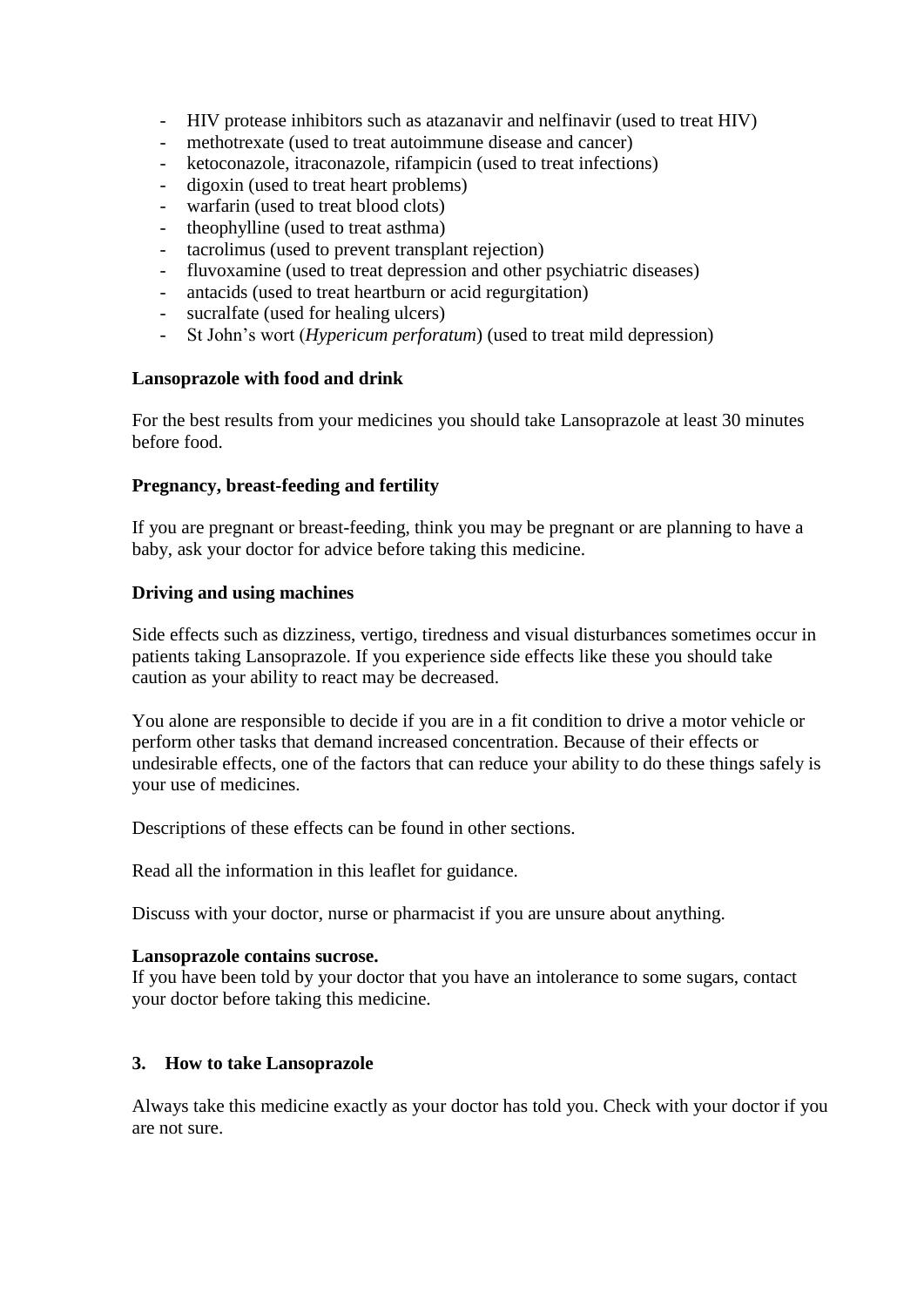Place the tablet on your tongue and suck gently. The tablet rapidly dissolves in the mouth, releasing microgranules which you should swallow without chewing with the help of a glass of water.

Your doctor might instruct you to take the tablet with a syringe, in case you have serious difficulties with swallowing.

The following instructions should be followed if administered via an oral syringe: It is important that the appropriateness of the selected oral syringe is carefully tested.

- Remove the plunger of the syringe (at least 5 ml syringe for the 15 mg tablet and 10 ml syringe for the 30 mg tablet).
- Put the tablet into the barrel.
- Put the plunger back onto the syringe.
- For the 15 mg tablet: Draw 4 ml tap water into the syringe.
- For the 30 mg tablet: Draw 10 ml tap water into the syringe.
- Invert the syringe and draw an additional 1 ml of air into it.
- Shake the syringe gently for 10-20 seconds until the tablet is dispersed.
- The contents can be emptied directly into the mouth.
- Refill the syringe with 2-5 ml of tap water to flush the remnants out of the syringe into the mouth
- Repeat the precedent step if necessary

If you are taking Lansoprazole once a day, try to take it at the same time each day. You may get best results if you take Lansoprazole first thing in the morning.

If you are taking Lansoprazole twice a day, you should have the first dose in the morning and the second dose in the evening.

The dose of Lansoprazole depends on your condition. The usual doses of Lansoprazole for adults are given below. Your doctor will sometimes prescribe you a different dose and will tell you how long your treatment will last.

**Treatment of heartburn and acid regurgitation:** one 15 mg or 30 mg orodispersible tablet every day for 4 weeks. If symptoms persist you should report to your doctor. If your symptoms are not relieved within 4 weeks, please contact your doctor.

**Treatment of duodenal ulcer:** one 30 mg orodispersible tablet every day for 2 weeks

**Treatment of stomach ulcer:** one 30 mg orodispersible tablet every day for 4 weeks

**Treatment of inflammation in your oesophagus (reflux oesophagitis):** one 30 mg orodispersible tablet every day for 4 weeks

**Long-term prevention of reflux oesophagitis:** one 15 mg orodispersible tablet every day, your doctor may adjust your dose to one 30 mg orodispersible tablet every day.

**Treatment of infection of** *Helicobacter pylori***:** The usual dose is one 30 mg orodispersible tablet in combination with two different antibiotics in the morning and one 30 mg orodispersible tablet in combination with two different antibiotics in the evening. Treatment will usually be every day for 7 days.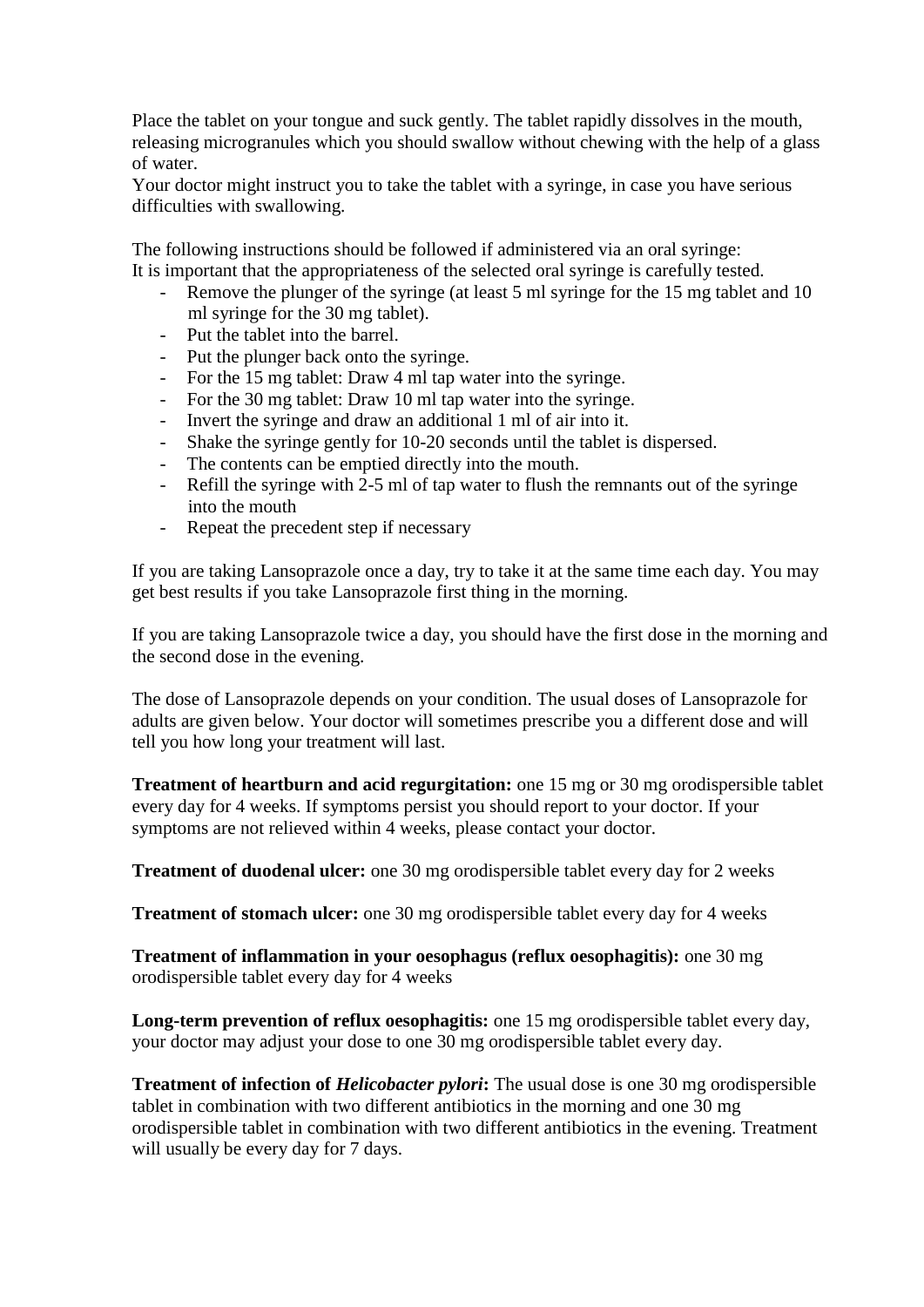The recommended combinations of antibiotics are:

- 30 mg Lansoprazole together with 250-500 mg clarithromycin and 1000 mg amoxicillin
- 30 mg Lansoprazole together with 250 mg clarithromycin and 400-500 mg metronidazole

If you are being treated for infection because you have an ulcer, it is unlikely that your ulcer will return if the infection is successfully treated. To give your medicine the best chance of working, take it at the right time and **do not miss a dose.** 

**Treatment of duodenal or stomach ulcer in patients requiring continued NSAID treatment:** one 30 mg orodispersible tablet every day for 4 weeks.

**Prevention of duodenal or stomach ulcer in patients requiring continued NSAID treatment:** one 15 mg orodispersible tablet every day, your doctor may adjust your dose to one 30 mg orodispersible tablet every day.

**Zollinger-Ellison syndrome:** The usual dose is two 30 mg orodispersible tablets every day to start with, then depending on how you respond to Lansoprazole the dose that your doctor decides is best for you.

**Use in children:**  Lansoprazole should not be given to children.

# **If you take more Lansoprazole than you should**

If you take more Lansoprazole than you have been told to, seek medical advice quickly.

### **If you forget to take Lansoprazole**

If you forget to take a dose, take it as soon as you remember unless it is nearly time for your next dose. If this happens skip the missed dose and take the remaining orodispersible tablets as normal. Do not take a double dose to make up for a forgotten orodispersible tablet.

### **If you stop taking Lansoprazole**

Do not stop treatment early because your symptoms have got better. Your condition may not have been fully healed and may reoccur if you do not finish your course of treatment.

If you have any further questions on the use of this medicine, ask your doctor.

### **4. Possible side effects**

Like all medicines, this medicine can cause side effects, although not everybody gets them.

The following side effects are common (occur in more than 1 in 100 patients):

- headache, dizziness
- diarrhoea, constipation, stomach pains, feeling or being sick, wind, dry or sore mouth or throat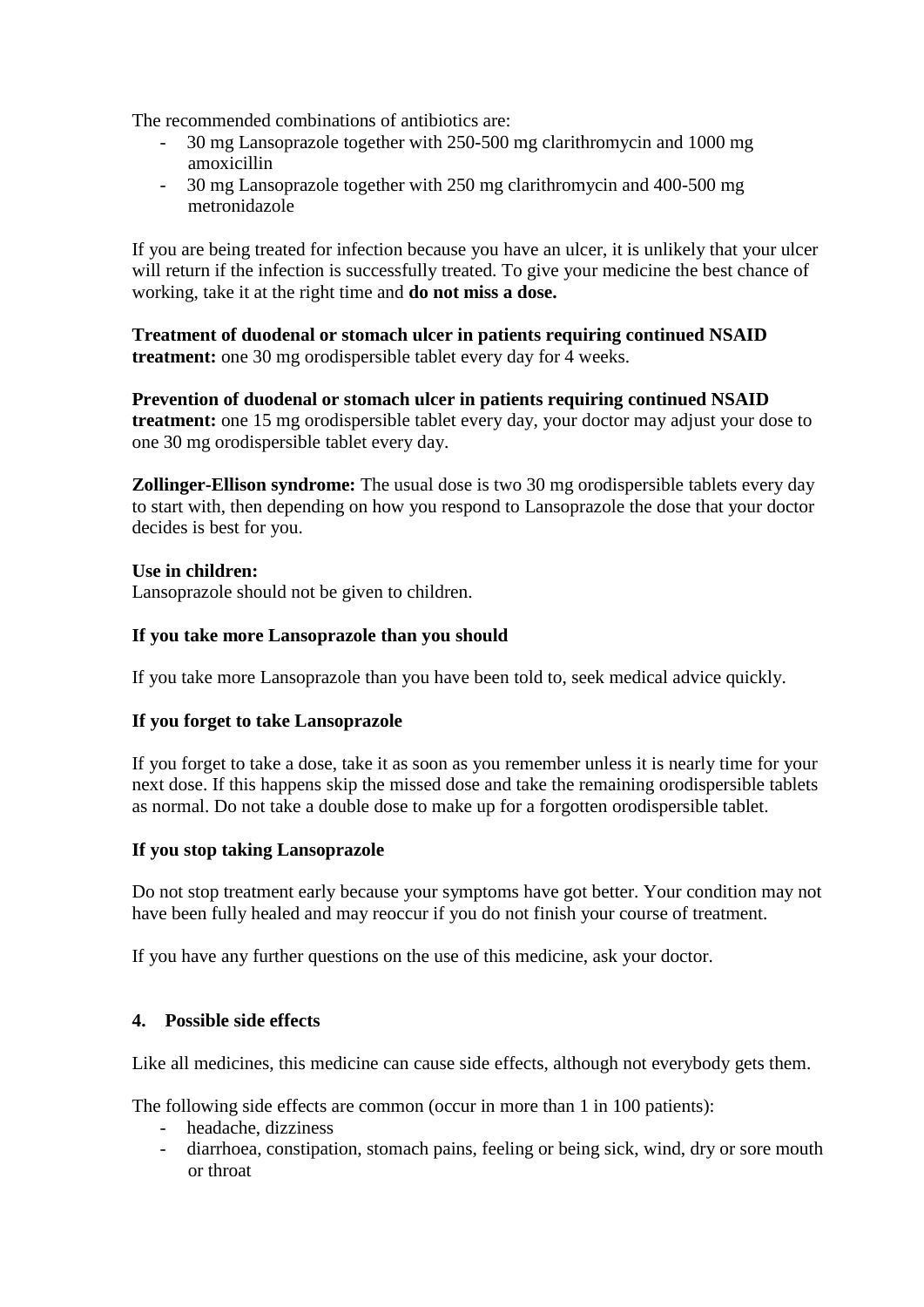- skin rash, itching
- changes in liver function test values
- tiredness
- benign polyps in the stomach.

The following side effects are uncommon (occur in less than 1 in 100 patients):

- depression
- joint or muscle pain
- fluid retention or swelling
- changes in blood cell counts.
- risks of fracture in the hip, wrist or spine.

The following side effects are rare (occur in less than 1 in 1000 patients):

- fever
- restlessness, drowsiness, confusion, hallucinations, insomnia, visual disturbances, vertigo
- a change in the way things taste, loss of appetite, inflammation of your tongue (glossitis)
- skin reactions such as burning or pricking feeling under the skin, bruising, reddening and excessive sweating
- sensitivity to light
- hair loss
- feelings of ants creeping over the skin (paresthesiae), trembling
- anaemia (paleness)
- kidney problems
- pancreatitis
- inflammation of the liver (may be seen as yellow skin or eyes)
- breast swelling in males, impotence
- candidiasis (fungal infection, may affect skin or the mucosa)
- angioedema; You should see your doctor immediately if you experience symptoms of angioedema, such as swollen face, tongue or pharynx, difficulty to swallow, hives and difficulties to breathe.

The following side effects are very rare (occur in less than 1 in 10000 patients):

- severe hypersensitivity reactions including shock. Symptoms of a hypersensitivity reaction may include fever, rash, swelling and sometimes a fall in blood pressure
- inflammation of your mouth (stomatitis)
- colitis (bowel inflammation)
- changes in test values such as sodium, cholesterol and triglyceride levels
- very severe skin reactions with reddening, blistering, severe inflammation and skin loss
- very rarely Lansoprazole may cause a reduction in the number of white blood cells and your resistance to infection may be decreased. If you experience an infection with symptoms such as fever and serious deterioration of your general condition, or fever with local infection symptoms such as sore throat/pharynx/mouth or urinary problems you should see your doctor immediately. A blood test will be taken to check possible reduction of white blood cells (agranulocytosis).

The following side effect occurs with frequency not known: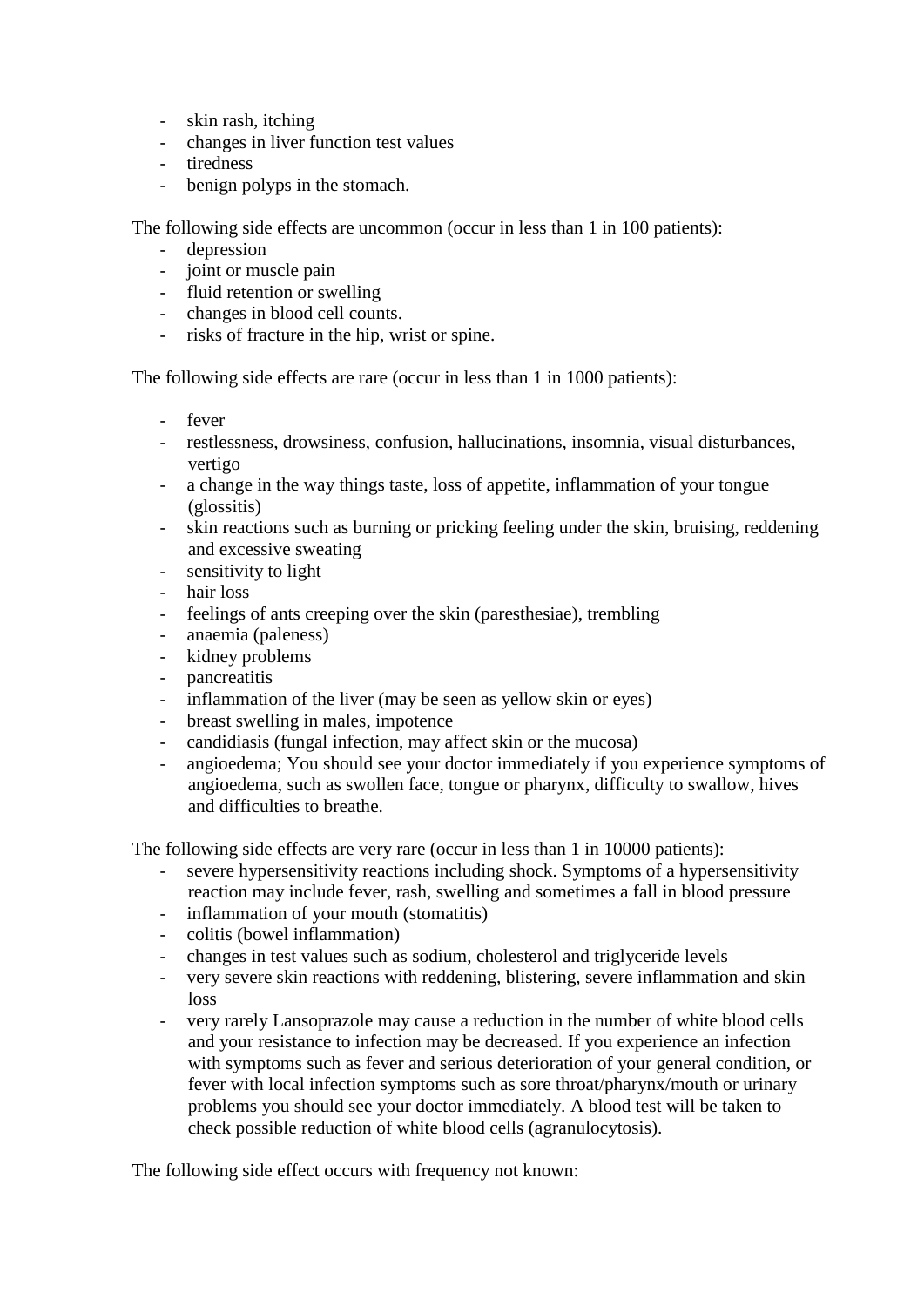- if you are on Lansoprazole for more than three months it is possible that the levels of magnesium in your blood may fall. Low levels of magnesium can be seen as fatigue, involuntary muscle contractions, disorientation, convulsions, dizziness, increased heart rate. If you get any of these symptoms, please tell your doctor promptly. Low levels of magnesium can also lead to a reduction in potassium or calcium levels in the blood. Your doctor may decide to perform regular blood tests to monitor your levels of magnesium.
- rash, possibly with pain in the joints
- visual hallucinations

# **Reporting of side effects**

If you get any side effects, talk to your doctor or pharmacist. This includes any possible side effects not listed in this leaflet. You can also report side effects directly via the Yellow Card Scheme at: [www.mhra.gov.uk/yellowcard](http://www.mhra.gov.uk/yellowcard) or search for MHRA Yellow Card in the Google Play or Apple App store. By reporting side effects you can help provide more information on the safety of this medicine.

# **5. How to store Lansoprazole**

Keep this medicine out of the sight and reach of children.

Do not use this medicine after the expiry date which is stated on the blister and carton after 'EXP'. The expiry date refers to the last day of that month.

Do not store above 30°C.

Do not throw away any medicines via wastewater or household waste. Ask your pharmacist how to throw away medicines you no longer use. These measures will help protect the environment.

### **6. Contents of the pack and other information**

### **What Lansoprazole contains**

- The active substance is lansoprazole
- The other ingredients are sugar spheres (sucrose and maize starch), magnesium carbonate, hypromellose, polysorbate 80, macrogol 6000, triethyl citrate, talc, copolymer of methacrylic acid and ethyl acrylate, copolymer of methyl acrylate, methyl methacrylate and methacrylic acid, microcrystalline cellulose, hydroxypropyl cellulose, sodium saccharin, mannitol (E-421), tropical flavouring, malic acid and magnesium stearate.

### **What Lansoprazole looks like and contents of the pack**

Lansoprazole 15 mg are flat, round, whitish orodispersible tablets speckled with microgranules.